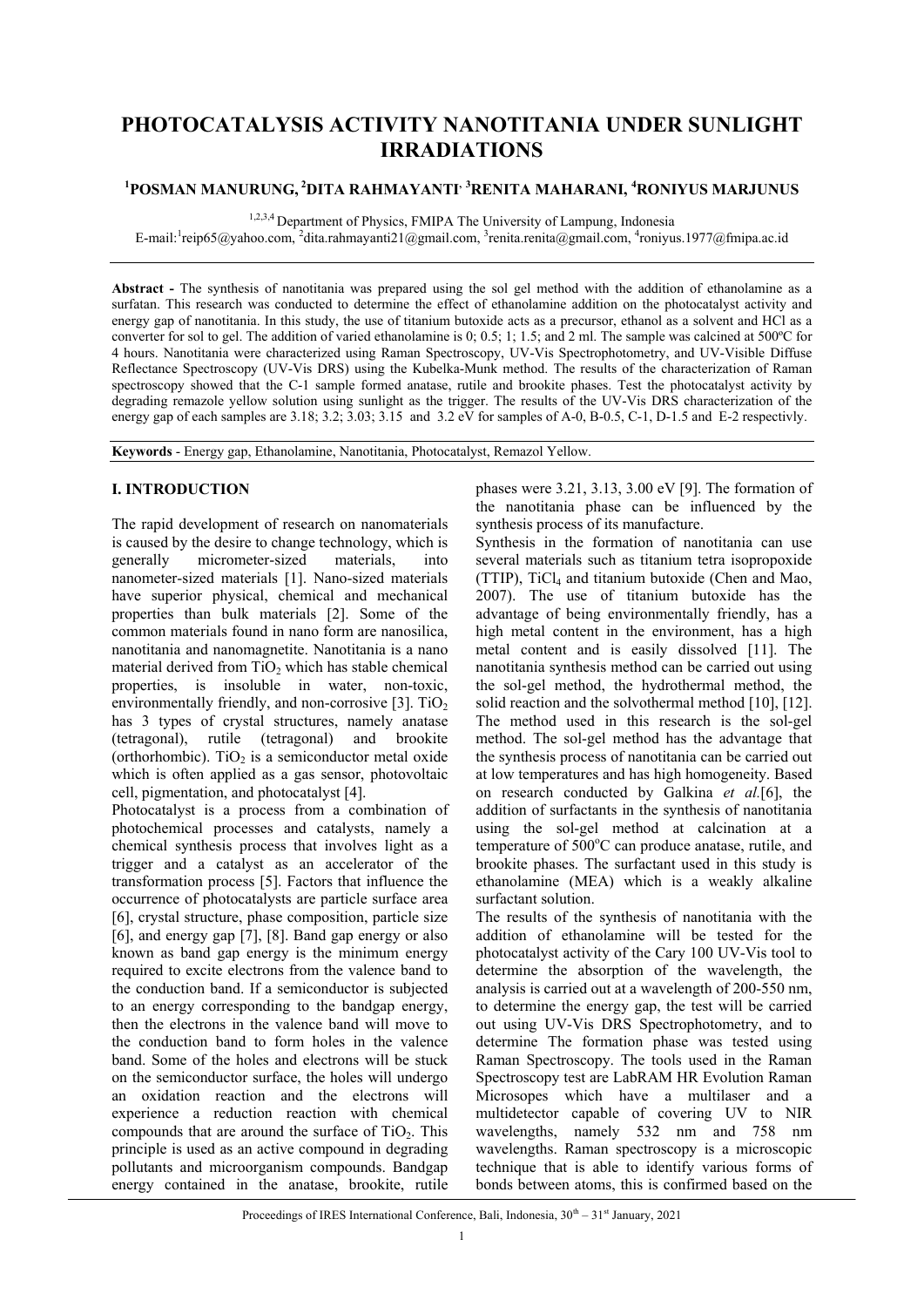absorbance electron structure of a molecule. In addition, Raman spectroscopy is also used as a supporting analysis of the XRD test results. This happens because UV Raman spectroscopy is more sensitive in detecting the small phases that are formed [13].

## **II. DETAILS EXPERIMENTAL**

### **2.1 Preparation Sample**

The preparation of titanium dioxide powder is carried out by synthesizing a mixture of titanium butoxide  $(C_{16}H_{36}O_4Ti)$  Sigma Aldrich (≥97%), Emsure's<br>ethanol (C<sub>2</sub>H<sub>5</sub>OH) (99.9%), Merck brand ethanol  $(C_2H_5OH)$  (99.9%), Merck brand ethanolamine (99%), and Merck brand HCl (37%) with the composition in Table 3.1. In this case, titanium butoxide  $(C_{16}H_{36}O_4T_i)$  functions as a precursor, ethanol ( $C_2H_5OH$ ) functions as a solvent, ethanolamine functions as a surfactant and HCl functions as a pH converter in the sol to gel solution. The synthesis process is carried out by making a titania solution. The process of making a titania solution by mixing 60 mL of ethanol with 5.25 mL of titanium butoxide using a micro pipette, stirring for 20 minutes with a magnetic stirrer. Then add ethanolamine drop per drop using a micro pipette with variations (0 mL; 0.5 mL; 1 mL; 1.5 mL; and 2 mL) stirred for 30 minutes and the next step is adding HCl 2.45 mL drop per drop using pipette and keep stirring for 24 hours until a solution of gel nanotitania forms. Nanotitania gel solution in an oven with a temperature of  $100-150^{\circ}$ C for 24 hours and calcined at a temperature of  $500^{\circ}$ C for 4 hours.

| Sample  | Ti-butoxide | Ethanol | HCl  | MEA |
|---------|-------------|---------|------|-----|
|         | (mL)        | (mL)    | (mL) | mL  |
| $A-0$   | 5.25        | 60      | 2.45 |     |
| $B-0.5$ | 5.25        | 60      | 2.45 | 0.5 |
| $C-1$   | 5.25        | 60      | 2.45 | 1.0 |
| $D-1.5$ | 5.25        | 60      | 2.45 | 1.5 |
| $E-2$   | 5.25        | 60      | 2.45 | 2.0 |

**Table 1. Composition without addition and addition of ethanolamine nanotitania.** 

The nanotitania powder is crushed using a mortar agate for 30 minutes until the particles become fine. Table 1. Sample variations of differences in the addition of ethanolamine.

#### **2.2 Preparation of characterization**

Raman spectroscopy using LabRAM HR Evolution Raman Microsopes with a laser source wavelength of 532 nm (maximum power 100 mW), objective lens set at 10 x Vis (NA =  $0.25$ , WD = 10.6 mm) and CCD detector. UV-Vis and DRS spectrophotometry using Cary 100. UV-Vis measures absorbance at a wavelength of 200-550 nm and DRS looks at the reflectance value at a wavelength of 200-800 nm. Nanotitania photocatalyst activity with the addition of

ethanolamine was carried out in a solution of 10 ppm golden yellow remazole with a concentration of 10 ppm made from mixing 3 ml of remazole yellow (1000 ppm concentration) and 297 ml of aquabides. In the irradiation under the sunlight, it is carried out at around 11-12 am.

# **III. RESULT AND DISCUSSION**

### **3.1 Raman Spectroscopy**

Raman spectroscopic analysis shows on Fig. 1 of the nanotitania samples with the addition of 1 ml MEA (C). According to previous research conducted by Beltran *et al.* (2017) synthesizing nanotitania using titanium butoxide obtained the anatase phase at shifts of Raman 149, 197, 398, 513, 519, and 637 cm<sup>-1</sup>, whereas based on the research of Jing *et al.* (2011) synthesis of nanotitania can produce anatase, rutile and brookite phases. The Raman shift of the rutile phase is located at 235, 444, and 612 cm-1, the anatase phases 143, 195, 395, 514, 519, and 635 cm<sup>-1</sup>, and for the brookite phase 121, 150, 244, 284, 321, 363, 402, 487, 542, and 630 cm-1. Fig. 1. the peaks appear at the raman shifts of 146, 197, 245, 444, 502 and  $612 \text{ cm}^{-1}$ . The raman shift at the 146, 197, 245  $cm<sup>-1</sup>$  peaks defined as the anatase phase, the 444, 612  $cm^{-1}$  peaks defined as the rutile phase, and the 502 cm<sup>-1</sup> peaks defined as the brookite phase. Based on the test results using the DRS UV-Vis Spectrosphotometry shown in Fig. 2.

#### **3.2 DRS UV-Vis Spectrophotometry**

On the y-axis is the reflectance (% R) data of the sample to light with a wavelength of 180-800 nm as the x-axis. Based on the results of the DRS UV-Vis Spectrophotometry, it can be seen that there is not much difference between the samples. Based on research conducted by Muthee *et al.* (2020) determining the bandgap energy can be done by changing the% R (reflectance) quantity with the Kubelka-Munk method (F (R)), as in eq. 1

$$
F(R) = \frac{\kappa}{s} = \frac{(1 - R)^2}{2R} \tag{1}
$$

where, F (R) is the Kubelka-Munk factor, K is the absorbance coefficient, S is the scattering coefficient, and R is the reflectance value. Bandgap energy is obtained from then perform linear extrapolation  $(F(R)hv)^2$  against *hv* (eV) cutting the abscissa, this cut value which is the value of the gap energy is shown in Figure 3. The value of *ℎʋ* (eV) can be determined by eq. 2.

$$
E_g = hv = \frac{hc}{\lambda} \tag{2}
$$

Where:  $E_q$  = bandgap energy (eV), h = Planck's constant  $(6,624 \times 10-34$ Js),  $c =$  the speed of light in air (3x 108 m/s),  $\lambda$  = wavelength (m).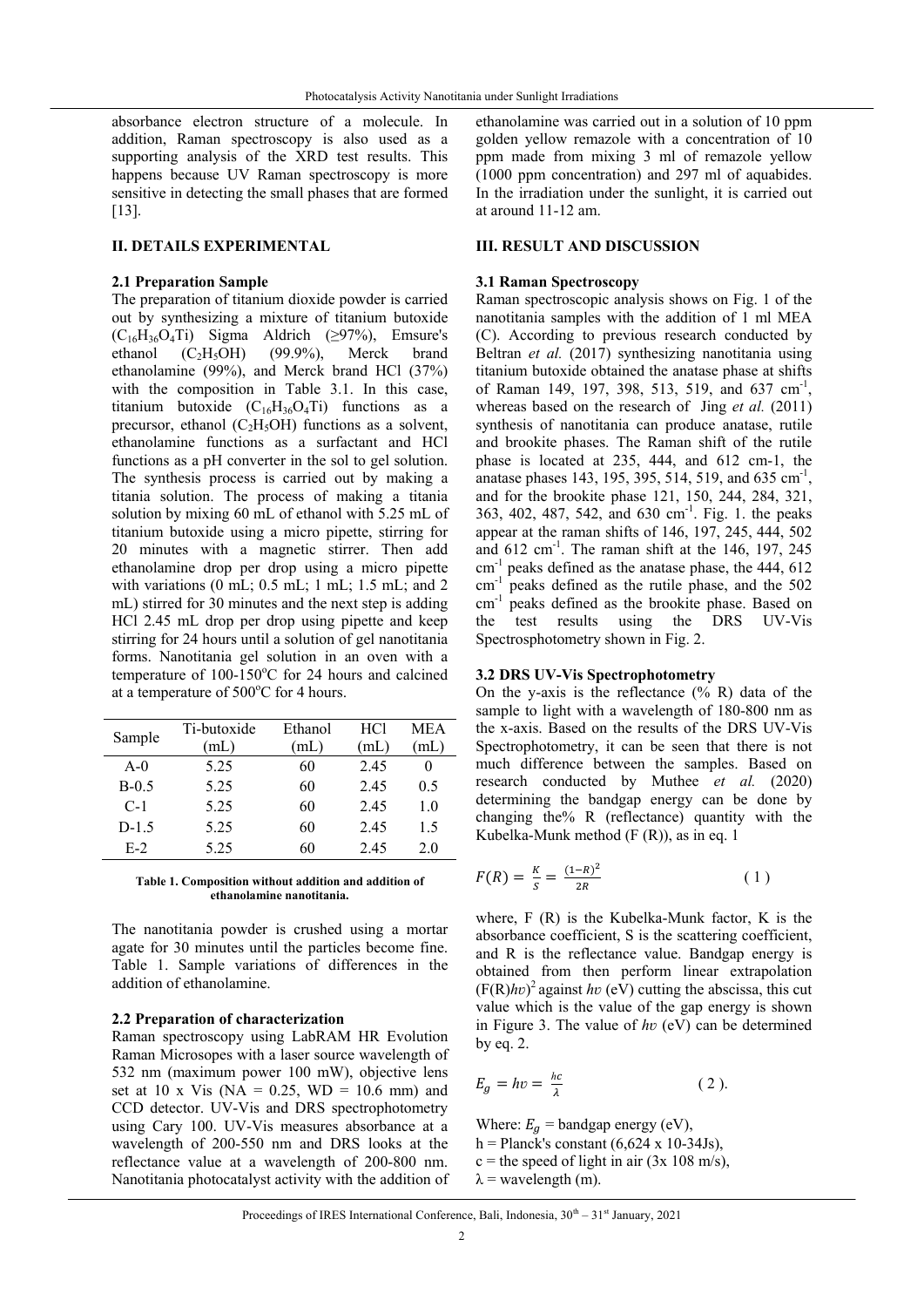Based on the results of calculations using the Kubelka-Munk method, it is known that the energy gap is shown in Fig 4.

#### 3.3 Photocatalyst activity

Photocatalyst activity by doing the exploration using remazol golden yellow irradiation under sunlight as a trigger for the reaction. Irradiation under the sun is carried out for 50 minutes with 10 minutes of sample taken as much as 10 ml. Based on the results of UV-Vis



Fig. 1. Raman spectroscopy on sample C-1 with MEA dopping  $1<sub>m</sub>$ 



Fig. 2. UV-Vis DRS Spectrophotometry results from samples (a) A-0, (b) B-0.5, (c) C-1, (d) D-1.5 and (e) E-2.





Fig. 4. Energy gap of samples A, B, C, D, and E.

spectroscopy, it is known that the maximum peak position of the wavelength is at 411 nm and the longer the exposure time will make the absorbance decrease as in Figure 5. The activity of photocatalysts that experienced the most significant photodegradation of remazole golden yellow in sample C with the addition of 1 ml of MEA, this is influenced by sample C which has the largest surface area [16].



Fig 5. Photodegradation of nanotitania with the addition of ethanolamine under sunlight irradiation on samples A-0, B-0.5, C-1, D-1.5 and E-2 at the peak position  $\lambda = 411$  nm.

#### **IV. CONCLUSION**

Results Characterization of nanotitania with the addition of ethanolamine / MEA using the sol gel method and calcined at a temperature of 500 °C influenced the phase formation. From the results of the Raman spectroscopy analysis on the sample C-1, the anatase, rutile, and brookite phases were obtained. The results of the UV-Vis spectrophotometer showed that samples A-0, B-0.5, C-1, D-1.5 and E-2 were able to degrade remazol golden yellow solution and the highest photoactivity was found on samples MEA dopping 1 mL. The results of the UV-Vis DRS characterization showed that the energy gap of each samples are 3.18; 3.2; 3.03; 3.15 and 3.2 eV for samples of A-0, B-0.5, C-1, D-1.5 and  $F-2$ respectively.

### Proceedings of IRES International Conference, Bali, Indonesia,  $30^{th} - 31^{st}$  January, 2021